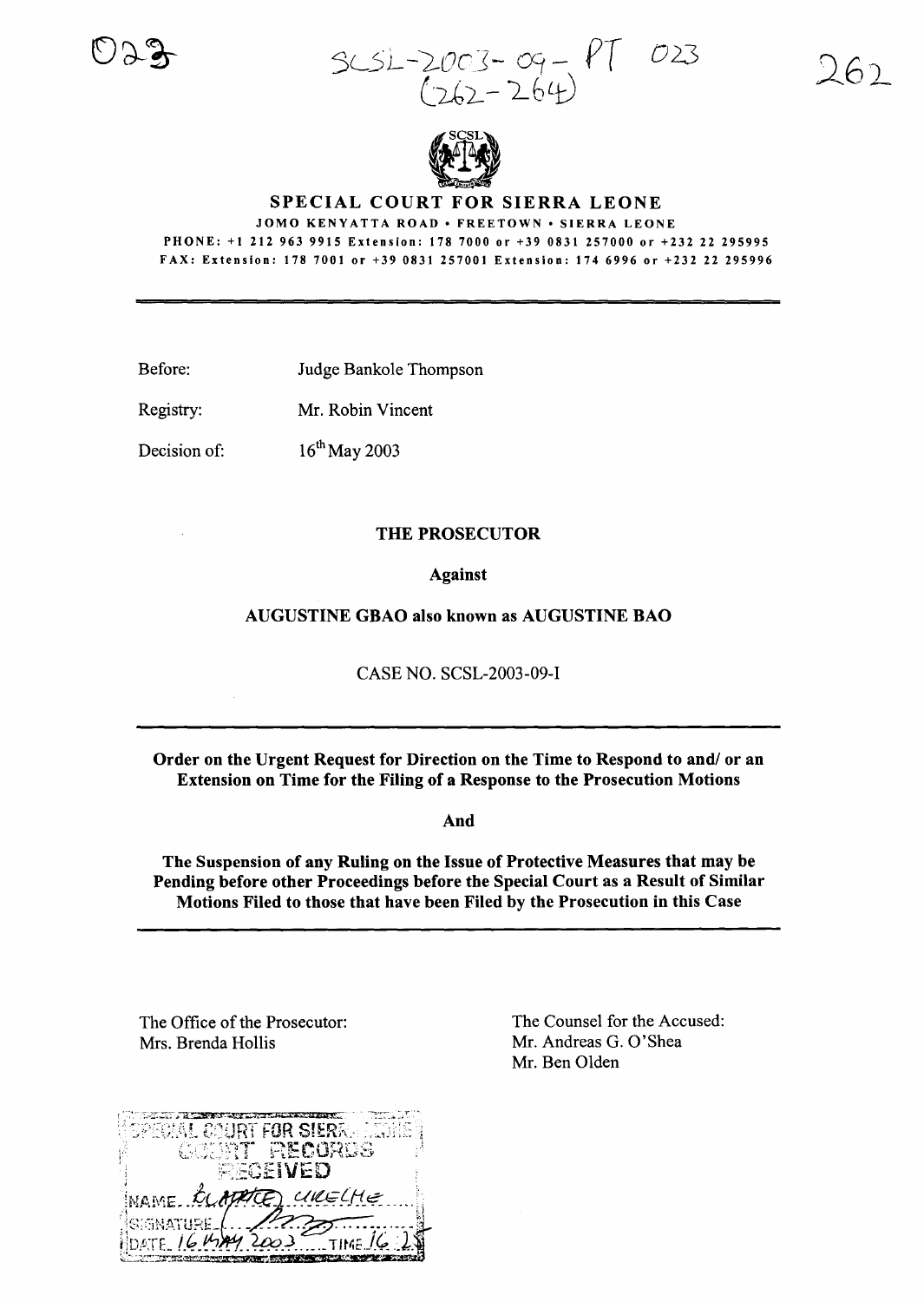## THE SPECIAL COURT FOR SIERRA LEONE ("the Special Court"),

SITTING AS Judge Bankole Thompson, designated by the President of the Special Court according to Rule 28 of the Rules of Procedure and Evidence ("the Rules");

HAVING RECEIVED the Urgent Request for Direction on the Time to Respond to and! or an Extension on Time for the Filing of a Response to the Prosecution Motions and the Suspension of any Ruling on the Issue of Protective Measures that may be Pending before other Proceedings before the Special Court as a Result of Similar Motions Filed to those that have been Filed by the Prosecution in this Case of the  $12<sup>th</sup>$  May 2003 ("the Defence Request");

NOTING the Prosecution's Response to the Urgent Request for Direction on the Time to Respond to and/ or an Extension on Time for the Filing of a Response to the Prosecution Motions and the Suspension of any Ruling on the Issue of Protective Measures that may be Pending before other Proceedings before the Special Court as a Result of Similar Motions Filed to those that have been Filed by the Prosecution in this Case of the  $14<sup>th</sup>$ May 2003;

CONSIDERING that the Defence Request avers, *inter alia,* that the Counsel for the Accused has not been served with both the Urgent Prosecution Motion to allow Disclosure to the Registry and to Keep Disclosed Material under Seal until Appropriate Protective Measures are in Place of the 7<sup>th</sup> May 2003 and the Prosecution Motion for Immediate Protective Measures for Witnesses and Victims and for Non-Public Disclosure of the  $7<sup>th</sup>$  May 2003 ("the Prosecution Motions");

CONSIDERING FURTHER that the Defence Request seeks that the Accused be granted 14 days from the date of receipt of the Prosecution Motions for the filing of a response to such motions and, moreover, that no rulings on protective measures be made at this time in other proceedings before the Special Court;

NOTING, nevertheless, that the Proof of Service of the Court Management clearly indicates that the Team of the Counsel of the Accused has been served with the above mentioned Prosecution Motions through the Assistant of the Counsel for the Accused, Mr. Ben Holden, on the 7<sup>th</sup> May 2003;

NOTING that pursuant to Rule 7 of the Rules the time-limits for filing a response to the Prosecution Motions has expired;

CONSIDERING that the subject of the Prosecution Motions, and with particular reference to the protective measures for witnesses and victims, albeit of extreme importance, is a common and accepted procedure in international criminal law;

DUE to the materiality of this subject of the Motions to future trial proceedings, the Special Court pursuant to its authority under Rule 7 (A) of the Rules may order an extension of a time limit;

CAUTIONING that the Special Court will not allow any further delays in the future and

 $Kif$